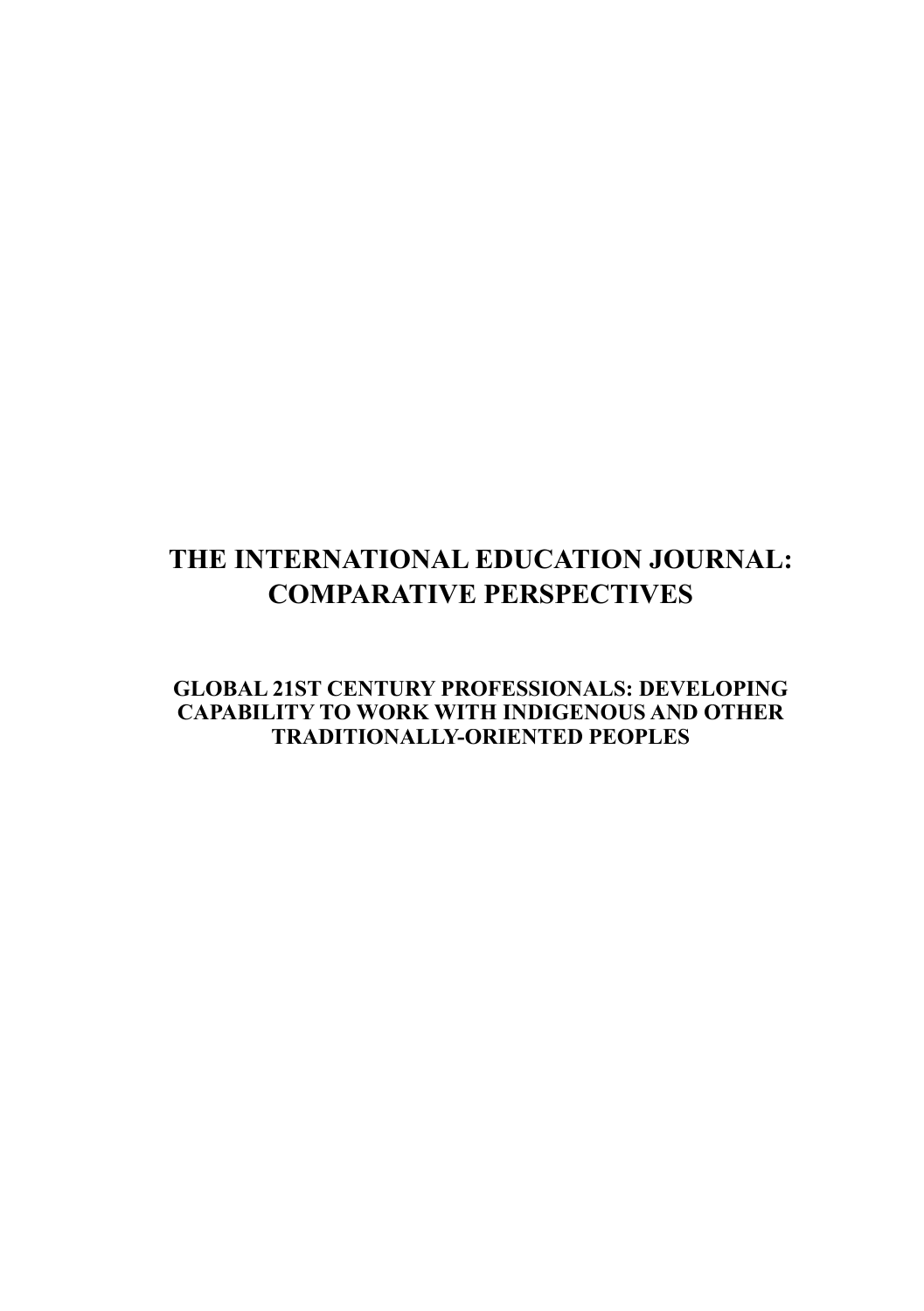## **THE INTERNATIONAL EDUCATION JOURNAL: COMPARATIVE PERSPECTIVES**

#### EDITORS

Elizabeth Cassity, University of Sydney Laura Perry, Murdoch University GUEST EDITORS Zane Ma Rhea, Monash University Juliana McLaughlin, Queensland University of Technology EDITORIAL BOARD Eve Coxon, University of Auckland Dianne Cullen, Australian Catholic University Tom Griffiths, University of Newcastle Gregg Harbaugh, Murdoch University Meeri Hellsten, Södertörn University, Sweden Manhong Lai, Chinese University of Hong Kong Zane Ma Rhea, Monash University Juliana McLaughlin, Queensland University of Technology Zsuzsa Millei, University of Newcastle Tarek Mostafa, Institute of Education, University of London Joanna Sikora, Australian National University

### Assistant Editor

Alexandra McCormick

#### COPY EDITOR

Johanna Videmanis, Murdoch University

*IEJ: Comparative Perspectives* is an international journal for advancing academic quality and rigor in comparative and international education research. It is the official journal of the Australia and New Zealand Comparative and International Education Society (ANZCIES). *IEJ* seeks to promote discussion of the relationships among educational policy and practice, theory, and cross-disciplinary global studies. A further intent is to integrate research findings from comparative, international, and global issues in education that place particular emphasis on cultural contexts.

*IEJ: Comparative Perspectives* offers a blind-refereed, peer review process that meets Australia's Department of Education, Science, and Training (DEST) compliance standards. Editorial correspondence, including manuscripts fro submission and books for review, are submitted electronically. Details concerning the preparation and submission of articles can be found online at http://openjournals.library.usyd.edu.au/index.php/IEJ.

© Copyright. 2013 ANZCIES, ISSN 1443-1475

All rights reserved. No part of this publication may be reproduced, stored in a retrieval system or transmitted in any form or by any means – electronic, mechanical, photocopying, recording or otherwise – without the written permission of the copyright holder, ANZCIES.

The journal is published twice a year by ANZCIES. Printed by SOS Print + Media, Sydney, Australia.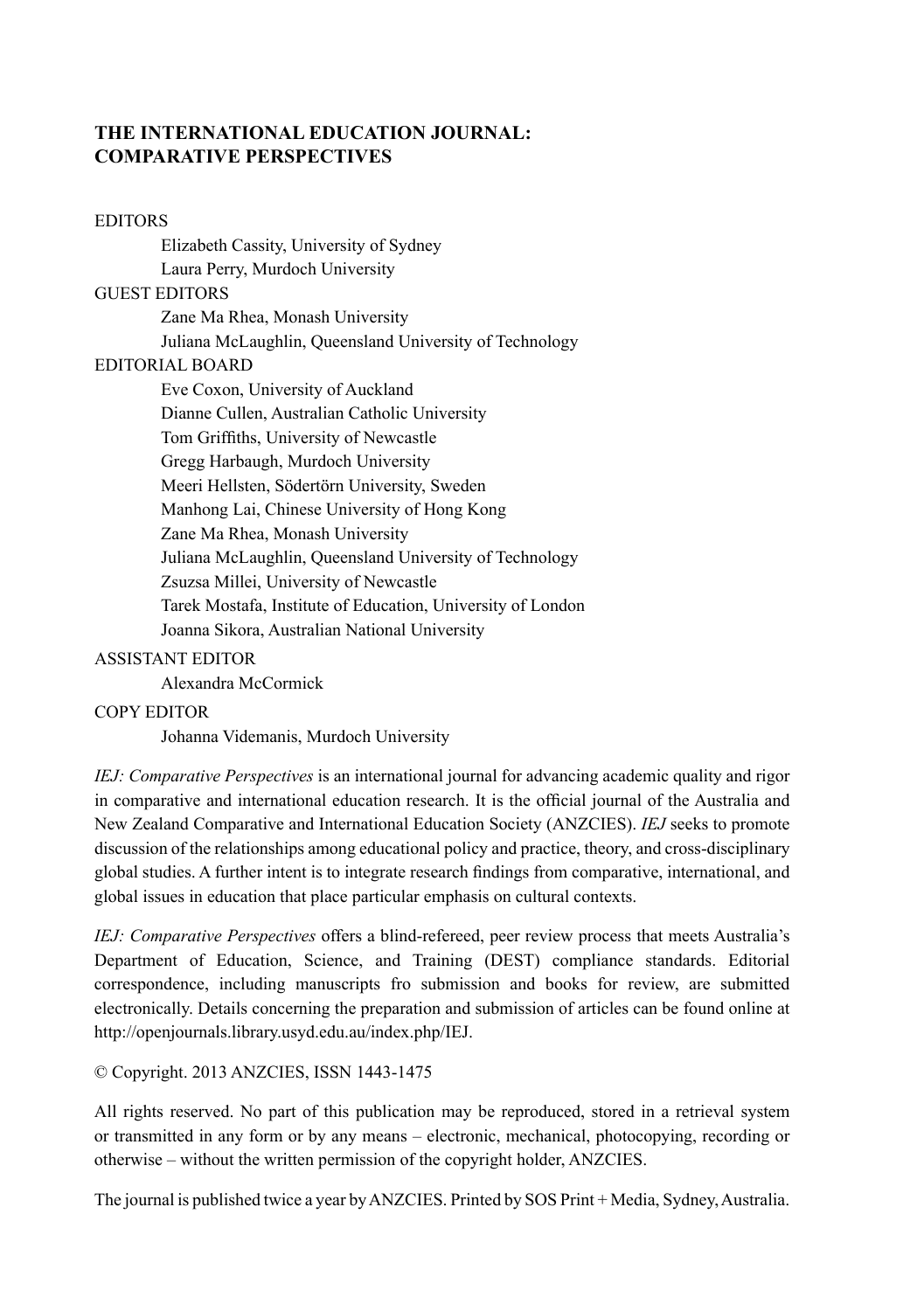# **Contents**

| Juliana McLaughlin and Zane Ma Rhea                                                                                                                         |
|-------------------------------------------------------------------------------------------------------------------------------------------------------------|
| Professional education in postcolonial democracies: Indigenous rights,                                                                                      |
| Zane Ma Rhea                                                                                                                                                |
| African indigenous knowledge systems and relevance of higher education                                                                                      |
| Hassan O. Kaya and Yonah N. Seleti                                                                                                                          |
| Connecting indigenous Ainu, university and local industry in Japan:                                                                                         |
| Koji Maeda and Kaori H. Okano                                                                                                                               |
| Working towards the assurance of graduate attributes for Indigenous cultural<br>competency: The case for alignment between policy, professional development |
| Veronica Goerke and Marion Kickett                                                                                                                          |
| Transformations from within: Rethinking Pacific Education Initiative.                                                                                       |
| Unaisi Nabobo-Baba                                                                                                                                          |
| Quality teachers for indigenous students: an imperative                                                                                                     |
| Konai Helu Thaman                                                                                                                                           |
| Indigenous teacher education as cultural brokerage:<br>A university/First Nations partnership to prepare Nishnawbe Aski teachers 119                        |
| Julian Kitchen, John Hodson and Marg Raynor                                                                                                                 |
| Closing the gap: Using graduate attributes to improve Indigenous                                                                                            |
| Peter J. Anderson and Bernadette Atkinson                                                                                                                   |
|                                                                                                                                                             |
| Jane Moore                                                                                                                                                  |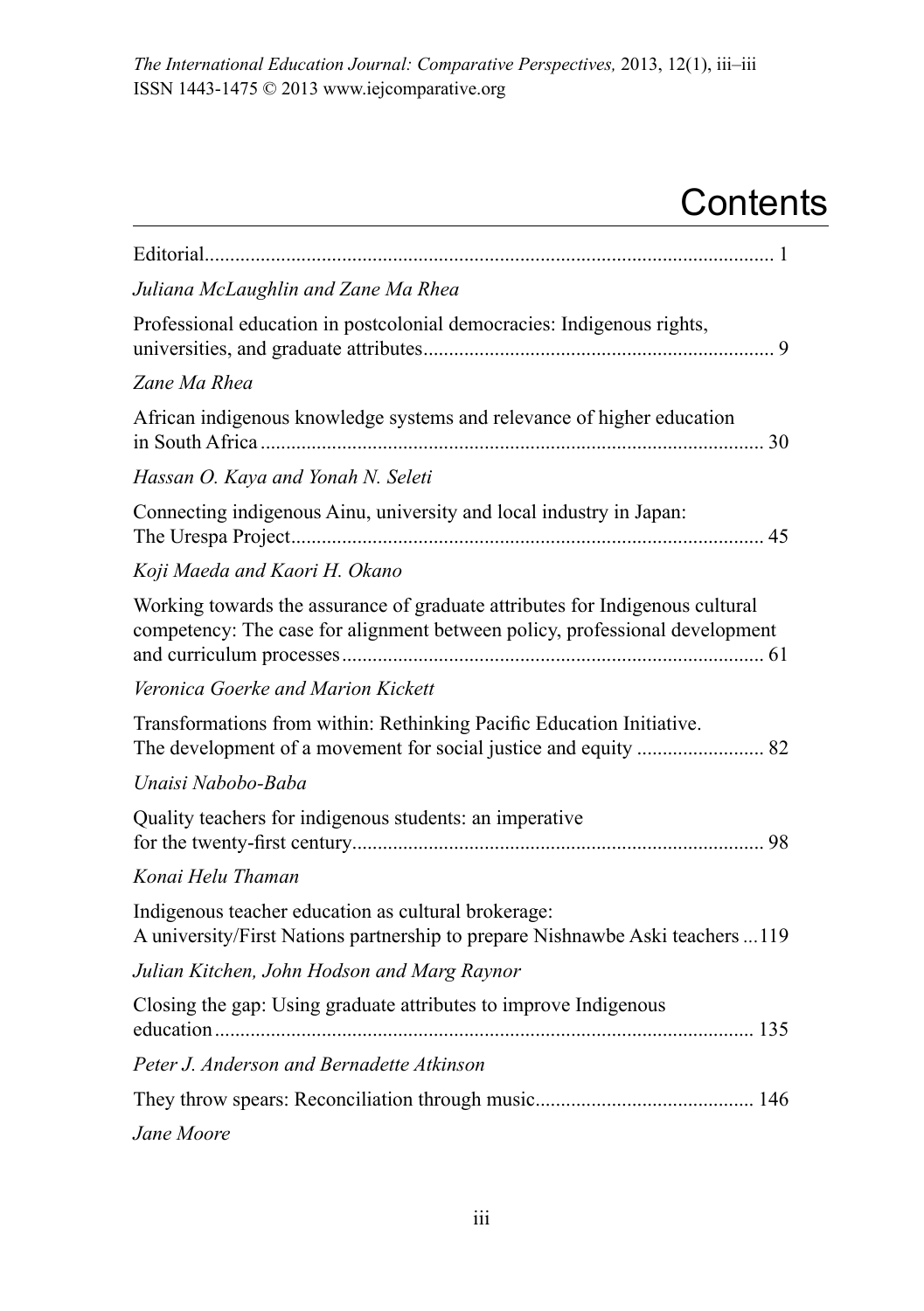# *Contents*

| "I can't believe I just said that": Using guided reflections with                                                                      |
|----------------------------------------------------------------------------------------------------------------------------------------|
| Bruce Burnett, Jo Lampert and Karen Crilly                                                                                             |
| Desert harmony: Stories of collaboration between Indigenous musicians                                                                  |
| Brydie-Leigh Bartleet and Gavin Carfoot                                                                                                |
| Raising awareness of Australian Aboriginal peoples reality: Embedding<br>Aboriginal knowledge in social work education through the use |
| Deb Duthie, Julie King and Jenni Mays                                                                                                  |
| Reflections on teaching a first-year Indigenous Australian studies subject 213                                                         |
| Robyn Heckenberg and Andrew Gunstone                                                                                                   |
| Towards growing Indigenous culturally competent legal professionals                                                                    |
| Marcelle Burns                                                                                                                         |
| 'Crack in the pavement': Pedagogy as political and moral practice                                                                      |
| Juliana McLaughlin                                                                                                                     |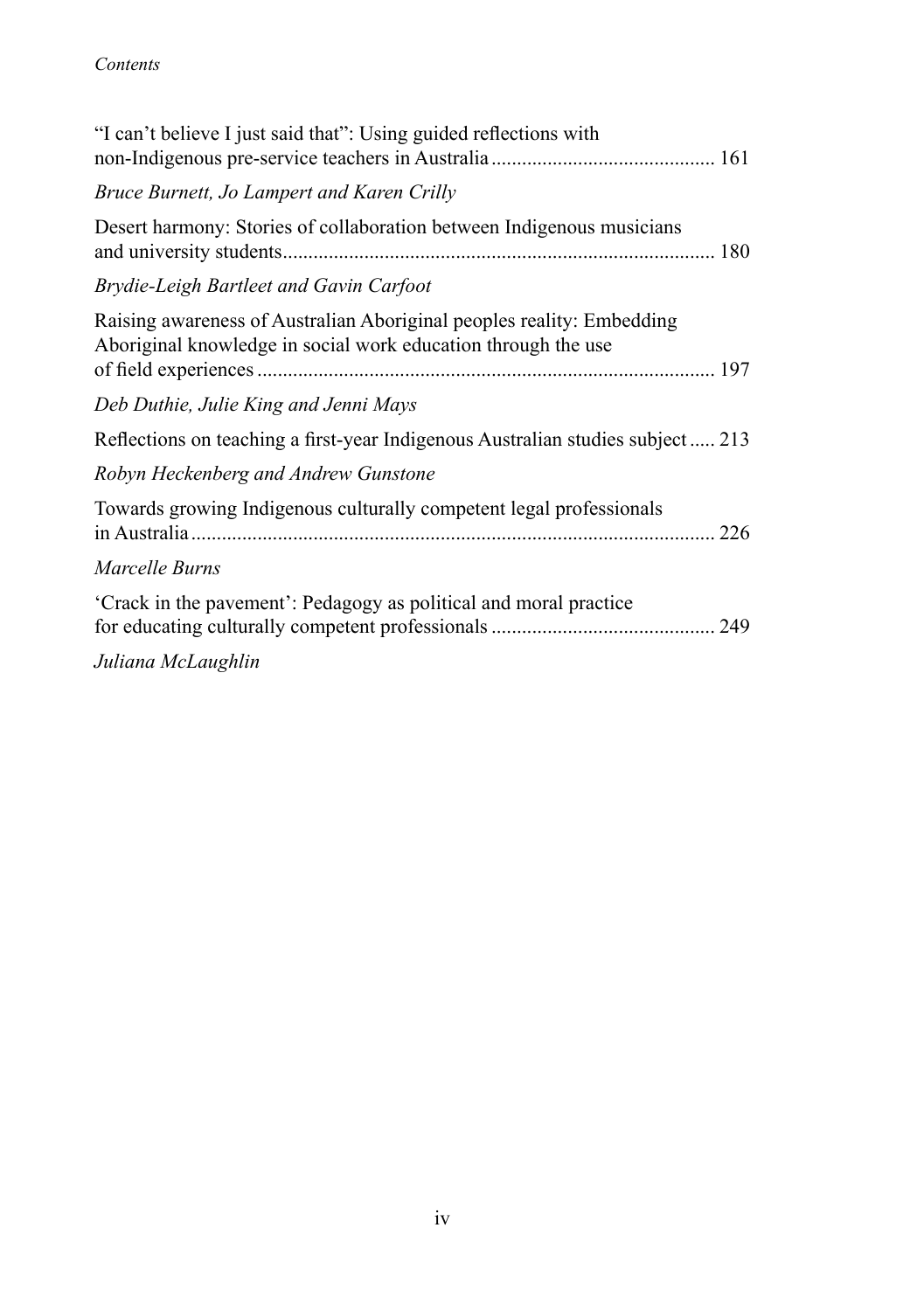# **Editorial**

**Juliana McLaughlin** *Queensland University of Technology, Australia* 

### **Zane Ma Rhea**

*Monash University , Australia*

International agreement on the framework for protecting the rights of Indigenous populations within nation states has occurred alongside unprecedented levels of globalisation of other previously nation-based activities such as economic and social provision and planning. As the idea of the postcolonial democratic state emerges, this collection undertakes an international and comparative examination of the role of higher education in educating globally aware professionals who are able to work effectively and in cultural safety with Indigenous Peoples.

This is an academic conversation that is intergenerational. These 15 papers span 40 years of thinking. We are humbled to be able to include essays by Professor Konai Thaman and Professor Koji Maeda (with Dr Kaori Okano), both of whom have provided sustained leadership and wisdom in this conversation since the mid-1970s. We are also very pleased to include contributions from early career academics, Anderson, Atkinson, Duthie, and Moore in whose capable hands we will be able to pass on this conversation for safe-keeping into the future.

The big question all of these essays addressis how, under the condition of globalisation, it is possible to rethink the colonial project in higher education in postcolonial democratic states in ways that take into account the Indigenous human rights agenda. Universities are increasingly being expected by professional accrediting bodies to educate graduates to be able to work effectively with Indigenous populations, whether in Japan, Canada, the Pacific, Australia, or Africa. As this collection attests, everyone is having a similar conversation everywhere. We asked this collection of writers to examine how they, as academics, are starting to interrogate old colonial university work, and shifting it into the twenty-first century language of Indigenous rights, Indigenous academic presence in universities, and how they are developing graduate attributes that they see as important for Indigenous and non-Indigenous students alike to develop during their university studies.

One thing that is immediately apparent in reading this collection of essays is that the academic work undertaken by these authors is also about their personal interface with the issues presented. Everybody writing here is touched in some way by the question of how they work to develop their students to have a consciousness of Indigenous lifeways and rights. Every author spoke of their professional struggles in terms of their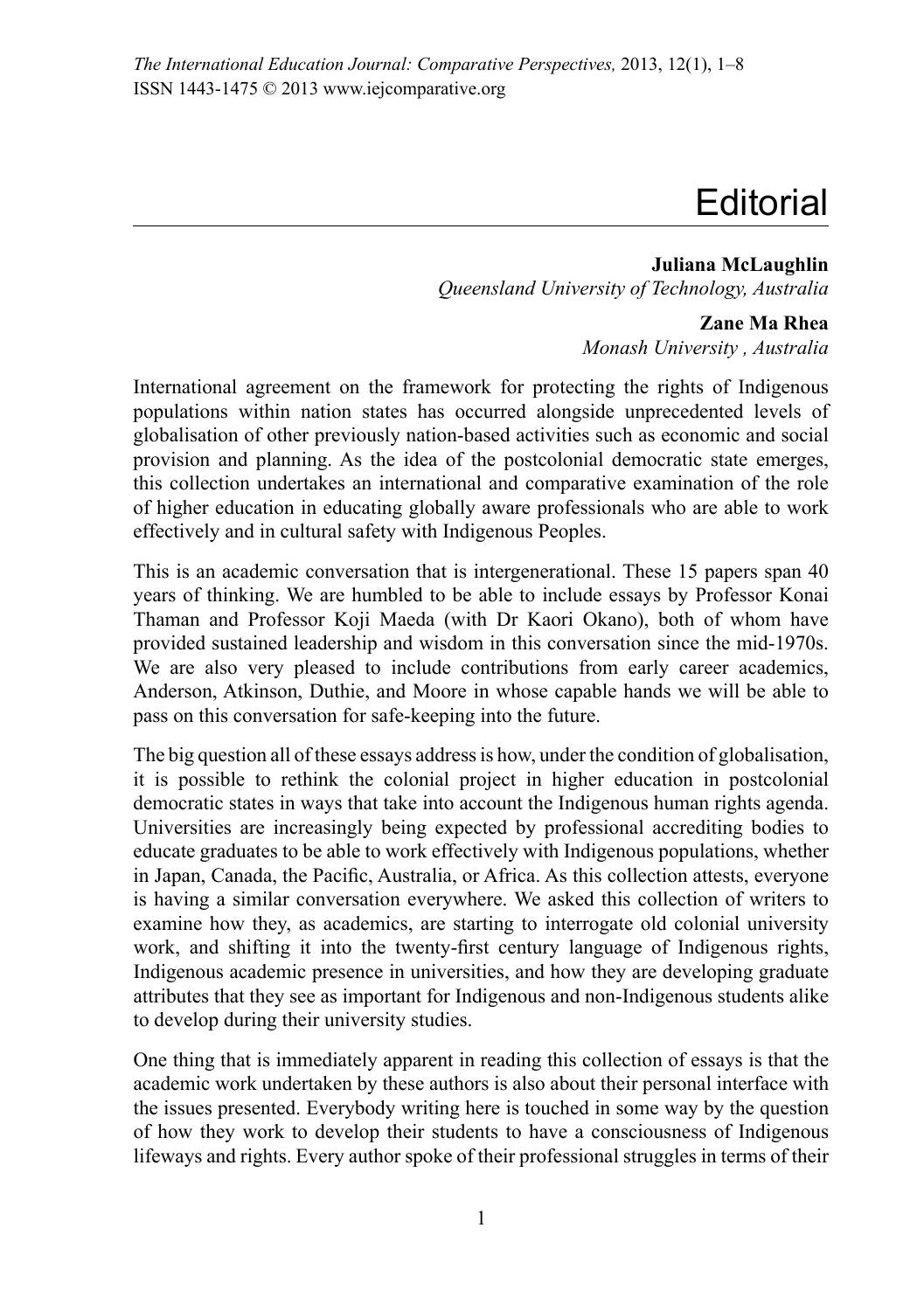teaching practice and teaching their respective universities what it means to them as individuals.

Another pattern to emerge across these essays is the responses that universities are having, ranging from those universities that are engaging in activities that then enable them to access national or international monies where the engagement is seen to be a simple box ticking exercise to those universities that are moving into the postcolonial democratic space and trying to work out what it means to reconcile the past and work with Indigenous Peoples, to employ Indigenous experts in the academy, to proactively bring Indigenous lifeways and knowledge into academia, and to ensure that non-Indigenous graduates are able to demonstrate skills and knowledge appropriate to the requirements of their profession in this glocally, interconnected world. We see these papers as representing some of the opportunities enabled by the latter approach.

In this collection, we acknowledge the rights of the world's Indigenous Peoples and their sui generis rights and are providing witness that we are listening, are working collaboratively, Indigenous and non-Indigenous academics together, trying to redefine what living in democratic postcolonial states means for the planet. What we love about this collection is that each paper starts its discussion from very specific locations and yet the similarity in the struggles to include Indigenous bodies, Indigenous people, into universities, to get Indigenous perspectives into curriculum, to rethink pedagogical approaches, and even assessment tasks, by the conclusion demands attention because of the commonality of experiences of the author academics in this globallyencompassing conversation.

We felt in reading these papers that all the authors bring a sense of responsibility about the education of globally competent professionals who can work properly with Indigenous populations. The first papers by Ma Rhea, Kaya and Seleti, Maeda and Okano, Goerke and Kickett, and Nabobo-Baba, tackle broad questions of the transformation of universities as institutions of higher learning. Opening with Ma Rhea's paper, she examines the nexus between Indigenous rights, the modern university, and graduate attributes and theorises the potential of the university in postcolonial democracies to address Indigenous rights in its professional education programs. She posits the postcolonial professional as one who has been educated about internationally recognised human rights and economic justice mechanisms, provisions and frameworks within a supportive university policy environment that has focussed both academic work and the formulation of graduate attributes in order that new professionals, emerging from the modern university, will have the skills and knowledge to proactively contribute to the engagement of the professions within postcolonial states.

Kaya and Seleti argue that higher education in South Africa is too academic and distant from the developmental challenges of African local communities. They argue that the integration of African Indigenous knowledge systems (AIKS) into the higher educational system could improve its relevance. They argue that this requires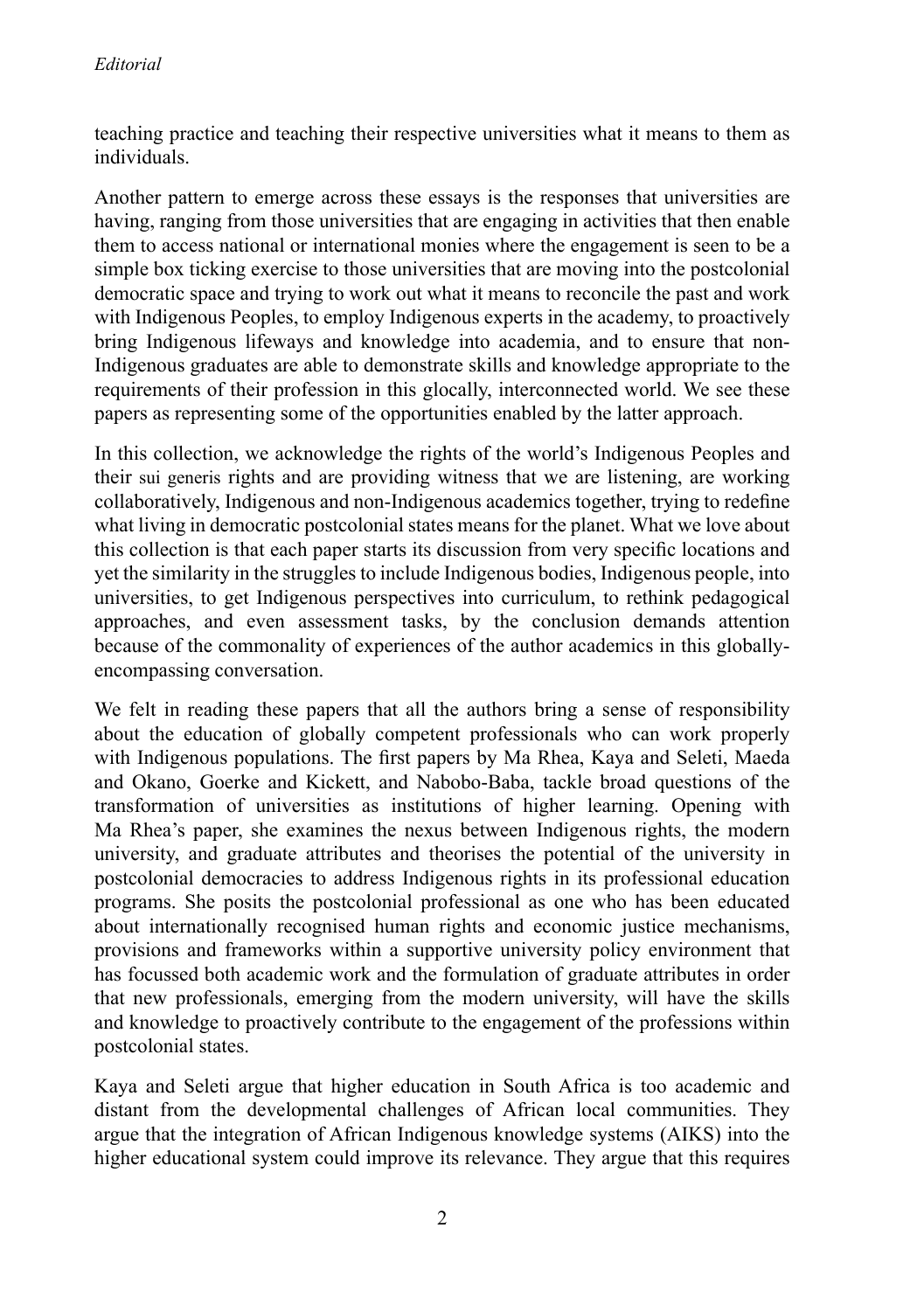an African Indigenous theoretical framework of knowledge to guide the integration process, alongside clarification of the relevance of African Indigenous languages in knowledge production and strong institutional support for sustainable integration.

Maeda and Okano's paper examines a Japanese example of collaboration between a university, an Indigenous community, and a private sector company to promote Ainu participation in higher education, drawing on a case study. Their study suggests that "the two-way learning" approach used in this work signifies a challenge to the conventional approach to Ainu education, which has long centred on the majority *wajin* providing unidirectional assistance to the Ainu in order to help them achieve the national educational benchmarks. They found that the "mutual learning" approach (*sodateai* in Japanese, *urespa* in the Ainu language) taken stresses a nurturing environment in which both Ainu and non-Ainu students feel included.

Goerke and Kickett's paper examines the use of the concept of Indigenous Cultural Competency in the Australian higher education environment. They argue that the optimum way for graduates to attain attributes connected to Australian Indigenous cultural competence is for them to be in a learning environment where staff they encounter also exhibit these attributes. They find that to achieve success in this sphere, an alignment between key policies and plans, staff professional development, and curriculum design is essential.

Nabobo-Baba's essay reflects on work that has set itself the task of rethinking Pacific higher education through embedding Indigenous graduate attributes into teacher education courses, and in leadership training of young and emerging young Pacific leaders and in communities, working to ensure that aspects of Indigenous peoples' cultures, worldviews, life values, and philosophies inform the work of educators.

Of pivotal importance in this conversation, the development of students in order for them to graduate with the knowledge and skills they need to become a member of their chosen profession is of central concern to university academics. The provision of services to Indigenous populations within formally colonised nations is now receiving more focus because of international agreements such as the Declaration on the Rights of Indigenous Peoples and as these essays attest, some academics have been undertaking this work over many years, engaging future professionals such as teachers, social workers, and lawyers to support them to do this work well. The following papers bring the focus of this conversation inside universities, into specific disciplines, discussing what approaches academics are taking to meet some of the needs of their graduates in the Indigenous domain.

Thaman's paper focuses specifically on how to develop quality teachers that can properly educate children of Pacific Island cultures. She argues that cultural competence is an important graduate attribute for those who plan to teach Indigenous students particularly those in Pacific Island Countries, a region that is arguably one of the most culturally diverse on earth and where Indigenous people are usually majority populations. Her work spanning 40 years has found that there is conflict between the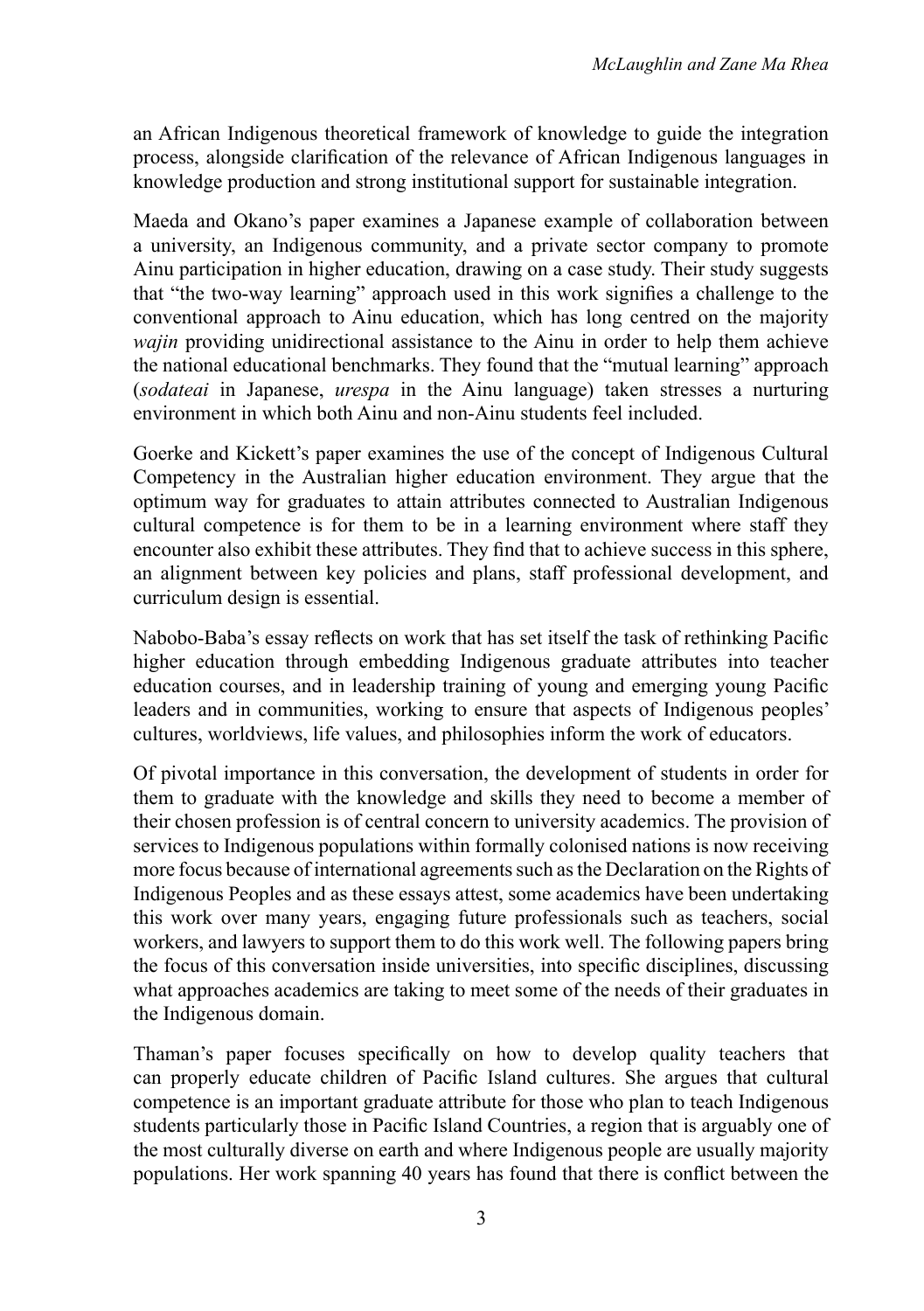expectations of Pacific Indigenous cultures and those of schooling and that teachers in Pacific schools face the difficult task of mediating the interface between the different cultural systems of meanings and values that continue to exist in schools. She discusses the tensions in teachers' professional roles that demand that they interact with students as well as their parents, and where there are conflicts in the classrooms many of which are communicated to teachers indirectly by the behaviour of their students as they move between their home cultures and that of the school. Pre-service teachers, she observes, need to understand and continually re-think their role and theorise their own education in order to find ways of integrating the different cultures, which have contributed to their own development. For Pacific education systems the role of teachers in revitalising learning cannot be overemphasised. She finds that this has serious implications for the institutions that train teachers.

Likewise, in Canada, Kitchen, Hodson, and Raynor examine teacher education and its capacity to address the needs of Canada's Indigenous populations. They particularly study a community-based, Indigenous teacher education program in Northwestern Ontario in Canada. This program, the result of a partnership between the Northern Nishnawbe Education Council and Brock University, was designed to prepare Nishnawbe to teach through a Two Worlds Orientation: unique Indigenous understandings combined with Western educational principles.

The collection contains a number of papers from Australia that focus on these issues. As the paper by Burns identifies, the Review of Australian Higher Education (Bradley Review, 2008) and the Review of Higher Education Access and Outcomes for Aboriginal and Torres Strait Islander People (Behrendt Review, 2012) recognised the need for tertiary institutions to incorporate Indigenous knowledges into curriculum to improve educational outcomes for Indigenous Australians and to increase the cultural competency of all students. These reviews recommended that higher education providers ensure that the institutional culture, the cultural competence of staff and the nature of the curriculum supports the participation of Indigenous students, and that Indigenous knowledge be embedded into curriculum so that all students have an understanding of Indigenous culture. It is within this context that closer examination of a number of academic disciplines is undertaken in the following papers.

Anderson and Atkinson also examine pre-service teacher education, from the perspective of them teaching in a mainstream, university teacher education program in Australia. This paper is a self-reflective piece of work where they discuss the importance of having the framework of graduate attributes relating to Indigenous Education, put forward by the Australian Institute of Teaching and School Leadership (AITSL), in order for them to teach non-Indigenous future teachers how to teach effectively to Indigenous and non-Indigenous students. They discuss the education aspirations of Indigenous Peoples and how they are working with predominantly non-Indigenous pre-service teachers to develop their skills and knowledge.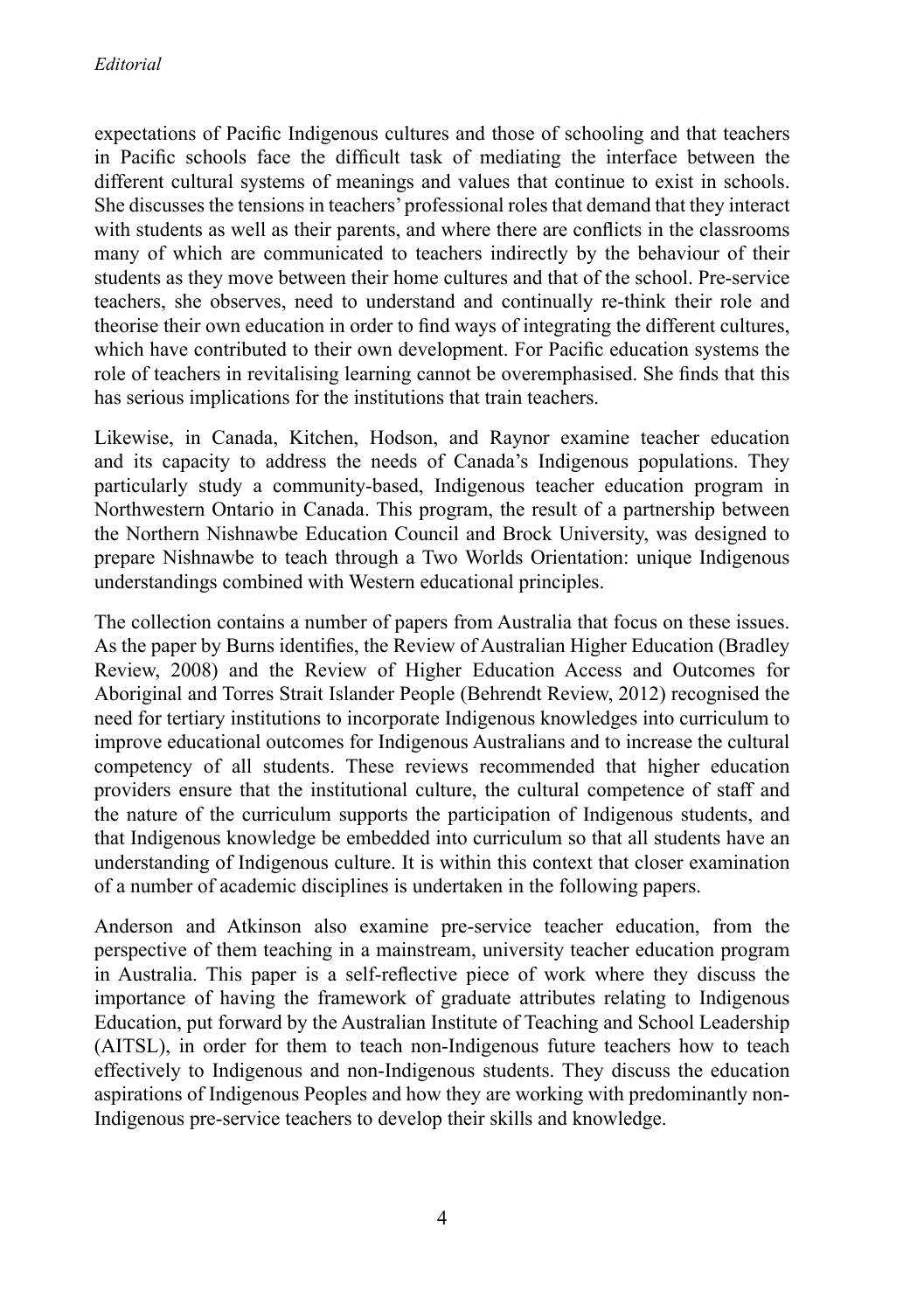Burnett, Lampert, and Crilly bring the focus to the use of the technique of guided narrative reflection as a strategy used with high-achieving non-Indigenous preservice teachers in Australia on teaching practicum. They suggest that reflections (and subsequent dialogue) can provide opportunities for non-Indigenous pre-service teachers to re-think their beliefs and actions in ways that may interrupt and change the types of professional practices that have caused educational disadvantage for Aboriginal and Torres Strait Islander students in the past.

Moore brings the focus to the Australian classroom investigating the attitudes of Indigenous and non-Indigenous students', non-Indigenous teachers', non-Indigenous principals', and Indigenous Teaching Assistants' attitudes towards Reconciliation. The essay focuses on the importance of the contribution of the two Indigenous Teaching Assistants and offers insights into their pedagogical approaches and how these can inform teacher professional development in the future.

The essay by Bartleet and Carfoot focuses attention on the role of service learning in the university context as a method of integrating the development of knowledge about Indigenous lifeways with the professional development of music students, fostering meaningful collaborations between universities and Indigenous communities. Their paper argues that these partnerships can both assist communities with activities such as cultural maintenance, and provide students with intercultural experiences that have the potential to transform their understandings of Indigenous culture.

The essay by Heckenberg and Gunstone reflects on their experiences of teaching Indigenous Australian Studies. The significant majority of students undertaking this subject are non-Indigenous students who are studying the subject as an elective rather than as part of an Indigenous Studies course. They discuss their experiences and reflections in teaching this subject, including their teaching philosophies and approaches, the various successes and challenges that they have encountered, and their views of the usefulness and potential of this subject in preparing students to genuinely work and engage with Aboriginal and Torres Strait Islander peoples and communities.

The paper by Duthie, King, and Mays examines another university discipline that leads to a professional qualification – social work. They argue that social work practice with Aboriginal peoples and communities requires knowledge of operational communication skills and practice methods. In addition, there is also a need for practitioners to be aware of the history surrounding white engagement with Aboriginal communities and their cultures. Indeed, the Australian Association of Social Workers (AASW) acknowledges the importance of social workers practising cultural safety. Engendering knowledge of cultural safety for social work students is the opportunity to listen and talk with Aboriginal people who have experienced the destructive impacts of colonisation and the subsequent disruption to family and community. This article discusses the use of field experiences as an educational method aimed at increasing student awareness of contemporary Aboriginal issues and how to practice effectively and within a culturally safe manner.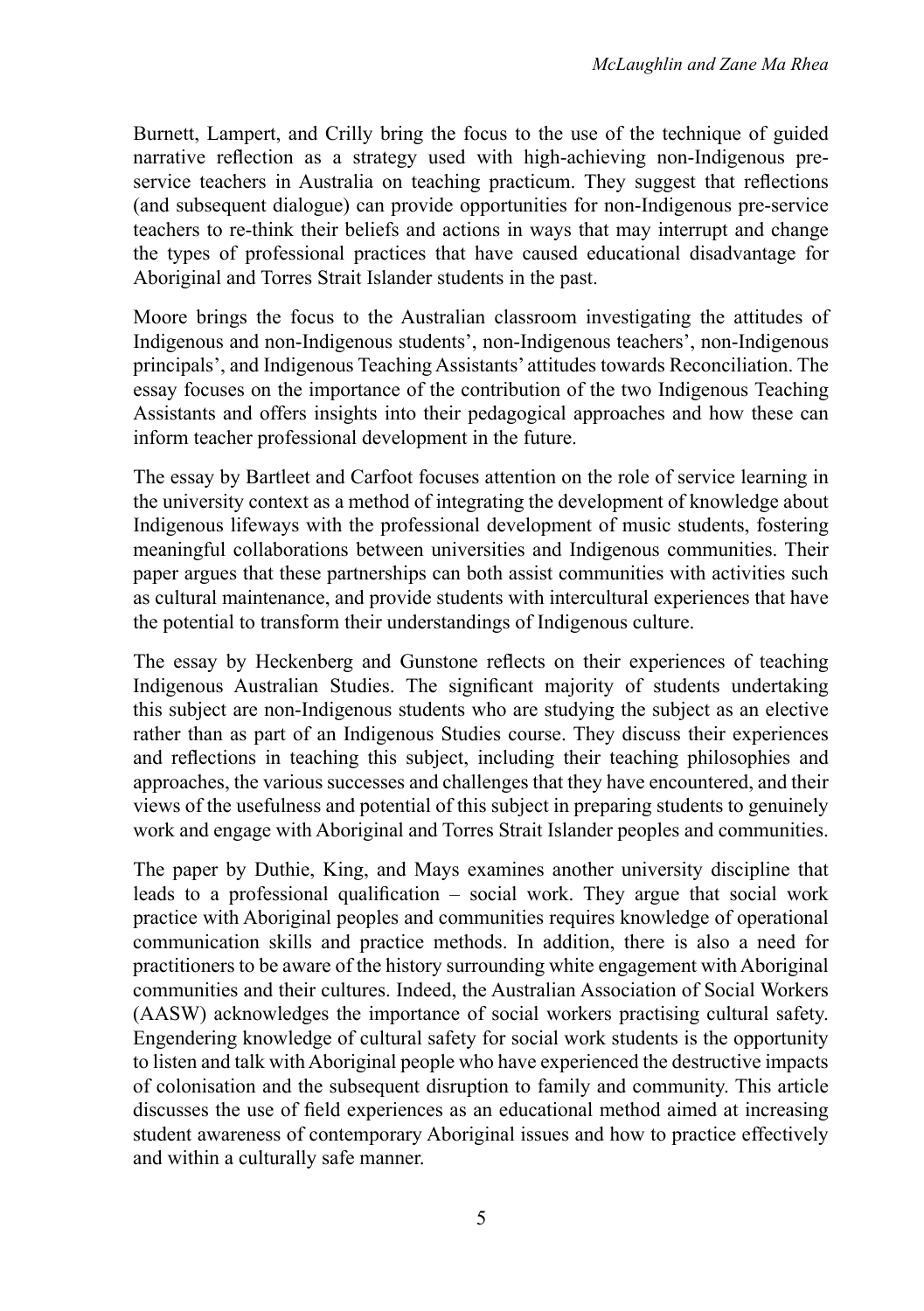The final discipline-based paper by Burns shifts the discussion to the professional preparation of lawyers. She demonstrates that while cultural competency has been recognised as an essential element of professional practice in health services internationally, and legal practice in the United States, very little work has been done to promote the cultural competency of legal professionals in the Australian context. Her paper discusses a pilot cultural competency professional development program for legal academics at an Australian university, which highlighted to need to interrogate legal disciplinary knowledge and the assumptions of 'law'in order to foster culturally competent legal professionals.

The concluding paper by McLaughlin brings together the ideas, experiences, and collective wisdom found in the preceding essays in order to move the conversation beyond the box ticking regimes that have so often been undertaken by universities as they cling to the colonial past into a consideration of the moral practice of academic work. McLaughlin encourages us to explore the reception of Indigenous perspectives and knowledges in university curriculum and the role of university educators to demonstrate cultural competency through their teaching and learning practices. Drawing on tenets of critical race theory, Indigenous standpoints and critical pedagogies, her paper argues that Indigenous knowledges in university curricula and pedagogy should not subscribe to the luxury of independence of scholarship from politics and activism, but rather that to critique existing knowledge and create space to legitimise politics in the intellectual realm (Dei, 2008) should be the work of an academic working in this field. Interrogating the experiences of non-Indigenous educators involved in this highly contested epistemological space (Nakata, 2002), the paper concludes by proposing a political and moral commitment by educators, when critical scholarship becomes praxis.

## **References**

- Behrendt, L. (2012). *Review of Higher Education Access and Outcomes for Aboriginal and Torres Strait Islander peoples: Final report*. Canberra: Australian Government.
- Bradley, D; Noonan, P.; Nugent, H. & Scales, B. (2008). *Review of Australian higher education final report.* Canberra: Commonwealth of Australia.
- Dei, G.S. (2007). Indigenous knowledge studies and the next generation: pedagogical possibilities for anti-colonial education. *Australian Journal of Indigenous Studies. 37s*, 5–13.
- Nakata, M. (2002). Indigenous knowledge and the cultural interface: underlying issues at the intersection of knowledge and information systems. *IFLA Journal, 28,* pp. 281–291.